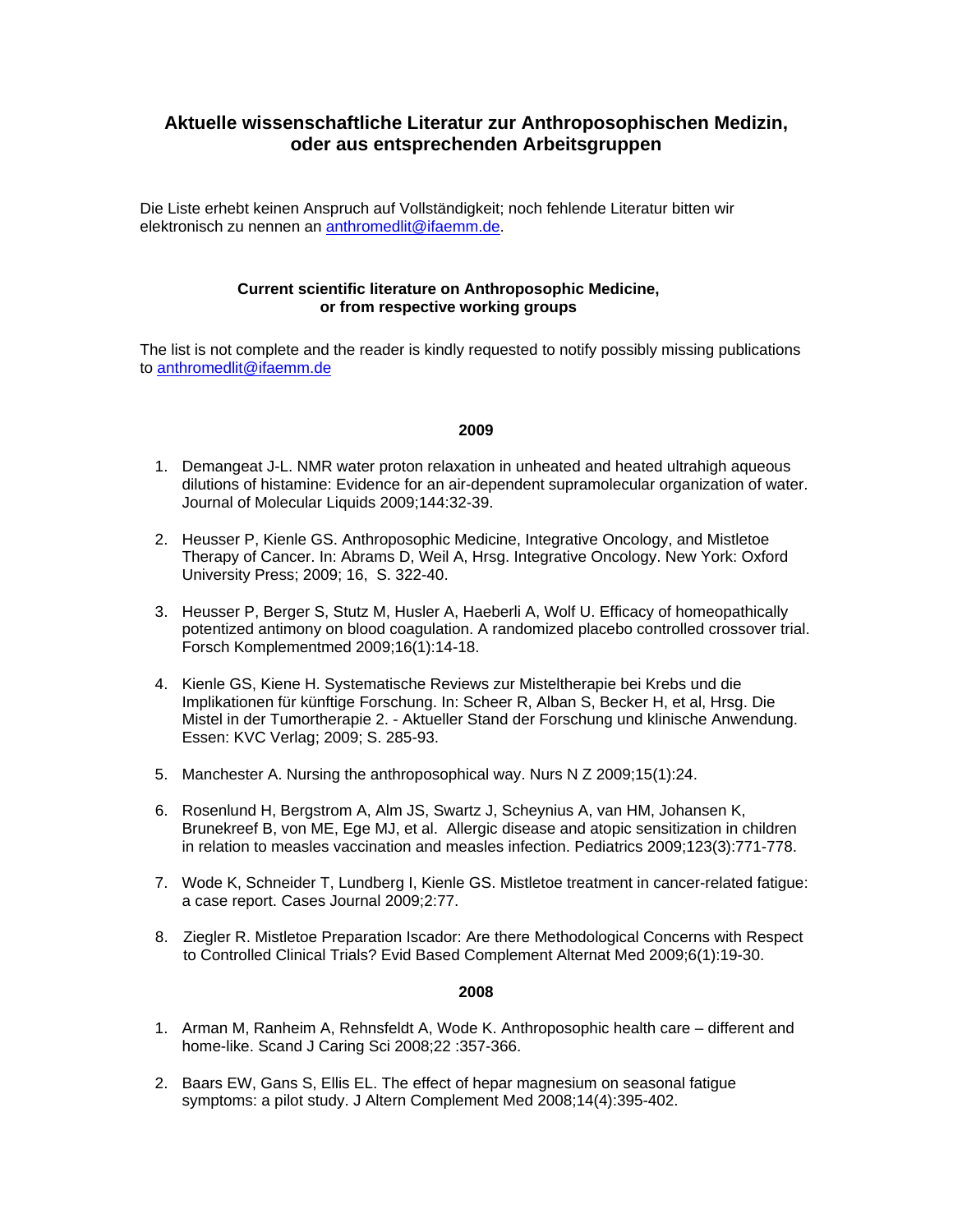- 3. Baumgartner S, Shah D, Schaller J, Kämpfer U, Thurneysen A, Heusser P. Reproducibility of dwarf pea shoot growth stimulation by homeopathic potencies of gibberellic acid. Complement Ther Med 2008;16:183-191.
- 4. Ben-Arye E, Schiff E, Golan O. Ethical issues in integrative oncology. Hematol Oncol Clin North Am 2008;22(4):737-53, x.
- 5. Betti L, trebbi G, Nani D, majewsky V, Scherr C, jäger T, Baumgartner S. Homeopathy and Plants: The State of the Art. Il medico Omeopata 2008;13:28-33.
- 6. Beuth J, Schneider B, Schierholz JM. Impact of complementary treatment of breast cancer patients with standardized mistletoe extract during aftercare: a controlled multicenter comparative epidemiological cohort study. Anticancer Res 2008;28(1B):523-527.
- 7. Bornhöft G, Wolf U, von Ammon K, Righetti M, Baumgartner S, Thurneysen A, kalitzkus V, Maxion-Bergemann S, Matthiessen PF. HTA Homöopathie. komplement integr Med 2008;49:40-46.
- 8. Bornhöft G, Maxion-Bergemann S, Matthiessen PF. [External validity of clinical trials for treatment of dementia with ginkgo biloba extracts]. Z Gerontol Geriatr 2008;41(4):298-312.
- 9. Bussing A, Ostermann T, Majorek M, Matthiessen PF. Eurythmy Therapy in clinical studies: a systematic literature review. BMC Complement Altern Med 2008;8:8.
- 10. Bussing A, Troger W, Stumpf C, Schietzel M. Local reactions to treatments with Viscum album L. extracts and their association with T-lymphocyte subsets and quality of life. Anticancer Res 2008;28(3B):1893-1897.
- 11. Bussing A, Cysarz D, Edelhauser F, Bornhoft G, Matthiessen PF, Ostermann T. The oildispersion bath in anthroposophic medicine--an integrative review. BMC Complement Altern Med 2008;8:61.
- 12. Cysarz D. [In Process Citation]. Forsch Komplementmed 2008;15(3):168-169.
- 13. Cysarz D, von BD, Brachmann P, Buetler S, Edelhauser F, Laederach-Hofmann K, Heusser P. Day-to-night time differences in the relationship between cardiorespiratory coordination and heart rate variability. Physiol Meas 2008;29(11):1281-1291.
- 14. Cysarz D, Zerm R, Bettermann H, Frühwirth M, Moser M et al. Agreement of respiartory rates derived from heart rate variations, ecg amplitude and nasal/oral airflow. In: Proceedings of the European Study Group on Cardiac Oscillations, ESGCO. Parma: 2008; S. 1-4.
- 15. Elluru SR, Van Huyen JP, Delignat S, Kazatchkine MD, Friboulet A, Kaveri SV, Bayry J. Induction of maturation and activation of human dendritic cells: a mechanism underlying the beneficial effect of Viscum album as complimentary therapy in cancer. BMC Cancer 2008;8:161.
- 16. Esch BM, Marian F, Busato A, Heusser P. Patient satisfaction with primary care: an observational study comparing anthroposophic and conventional care. Health Qual Life Outcomes 2008;6:74.
- 17. Gijsberts MJ, van der Steen JT, Muller MT, Deliens L. [End-of-life with dementia in Dutch antroposofic and traditional nursing homes]. Tijdschr Gerontol Geriatr 2008;39(6):256-264.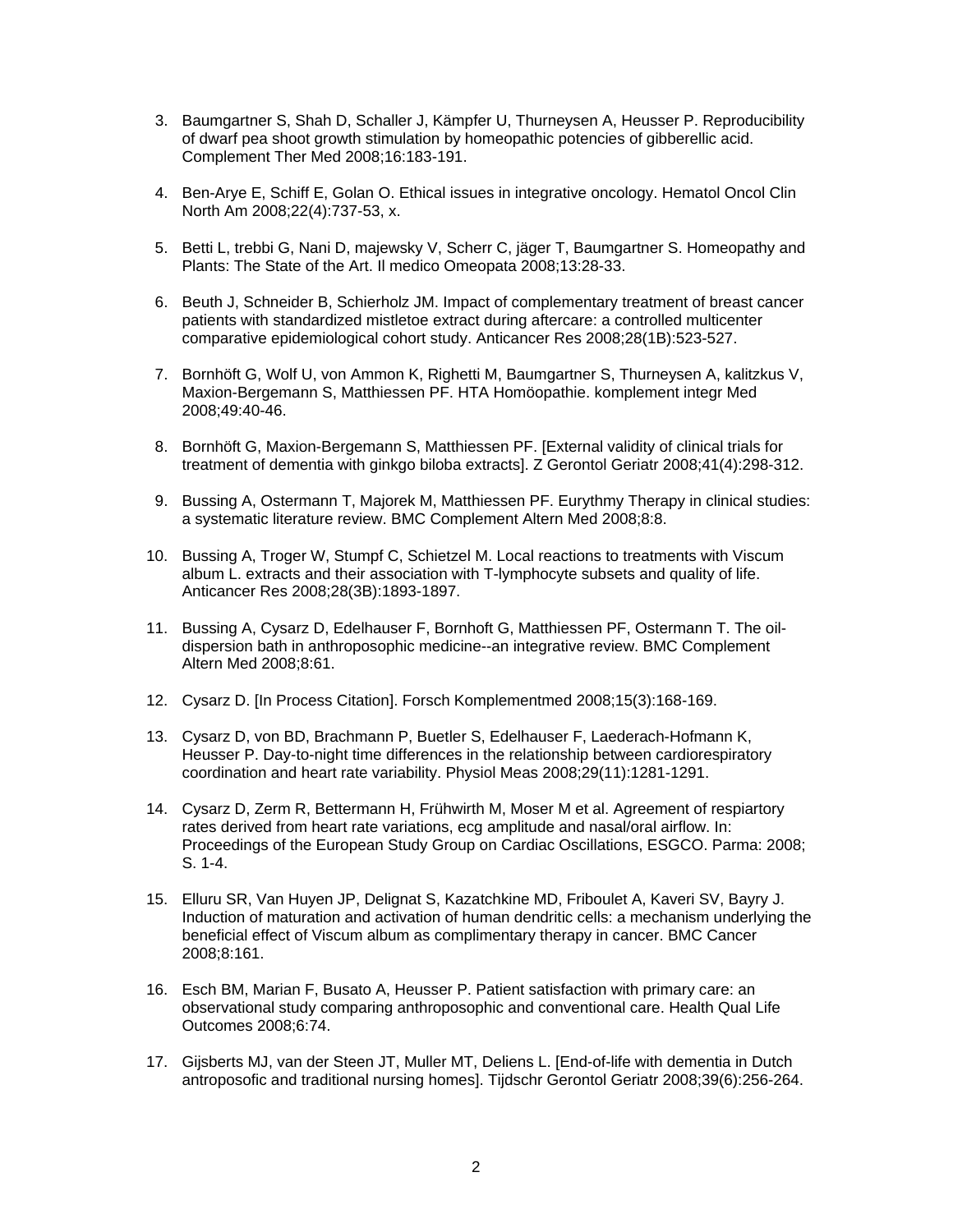- 18. Grah C. Efficacy and safety of pulmonary sarcoidosis treatment with VISCUM ALBUM L.: A case control analysis (Abstract). Phytomedicine 2008;14(VII):27.
- 19. Grossarth-Maticek R, Ziegler R. Randomized and non-randomized prospective controlled cohort studies in matched pair design for the long-term therapy of corpus uteri cancer patients with a mistletoe preparation (Iscador). Eur J Med Res 2008;13:107-120.
- 20. Hachtel B, Gäch A. Bibliographie Heileurythmie. Veröffentlichungen 1920 2005. Bad Boll: natur mensch medizin; 2008. 610 S.
- 21. Hamre HJ, Glockmann A, Kienle GS, Kiene H. Combined bias suppression in single-arm therapy studies. J Eval Clin Pract 2008;DOI:10.1111/j.1365-2753.2007.00903.x.
- 22. Hamre HJ. Heileurythmie bei chronischen Erkrankungen: eine vierjährige prospektive Kohortenstudie. Überarbeitete Fassung eines Vortrags gehalten am 5. Mai 2008. In: Glöckler M, Jaschke A, Hrsg. Festschrift 1. Weltkonferenz für Heileurythmie. Dornach: Medizinische Sektion am Goetheanum und Forum Netzwerk Heileurythmie; 2008; S. 130- 42.
- 23. Hamre HJ. Eurythmy therapy in chronic disease: a four-year prospective cohort study. Revised manuscript of a lecture given on May 5, 2008. In: Glöckler M, Jaschke A, Hrsg. Documentation of the 1st World Conference for Eurythmy Therapy. Dornach: Medizinische Sektion am Goetheanum and Forum / Network Heileurythmie; 2008; S. 130-42.
- 24. Hamre HJ, Witt CM, Glockmann A, Wegscheider K, Ziegler R, Willich SN, Kiene H. Anthroposophische vs. konventionelle Therapie beim chronischen Lendenwirbelsäulen-Syndrom: eine prospektiv vergleichende Studie. Merkurstab 2008;61(5):435-444.
- 25. Hamre HJ, Witt CM, Glockmann A, Ziegler R, Willich SN, Kiene H. Heileurythmie bei chronischen Erkrankungen: eine vierjährige prospektive Kohortenstudie. Merkurstab 2008;61(4):331-342.
- 26. Hamre HJ, Glockmann A, Tröger W, Kienle GS, Kiene H. Assessing the order of magnitude of outcomes in single-arm cohorts through systematic comparison with corresponding cohorts: an example from the AMOS study. BMC Med Res Methodol 2008;8(11):DOI:10.1186/1471-2288-8-11.
- 27. Hamre HJ, Witt CM, Glockmann A, Ziegler R, Kienle GS, Willich SN, Kiene H. Outcome of anthroposophic medication therapy in chronic disease: A 12-month prospective cohort study. Drug Design, Development and Therapy 2008;2:25-37.
- 28. Horneber MA, Bueschel G, Huber R, Linde K, Rostock M. Mistletoe therapy in oncology (review). The Cochrane Collaboration 2008;1-69.
- 29. Huyke C, Reuter J, Rödig M, Kersten A, Laszczyk M, Scheffler A, Nashan D, Schempp C. Treatment of actinic keratoses with a novel betulinbased oleogel. A prospective, randomized, comparative pilot study. J Dtsch Dermatol Ges 2008;DOI: 10.1111/j.1610- 0387.2008.06865.x.
- 30. Huyke C, Reuter J, Rödig M, Kersten A, Laszczyk M, Scheffler A, Nashan D, Schempp C. Therapie von aktinischen Keratosen mit einem neuen Betulin-basierten Oleogel; eine prospektive, randomisierte, vergleichende Pilotstudie. J Dtsch Dermatol Ges 2008;DOI: 10.1111/j.1610-0387.2008.06865.x.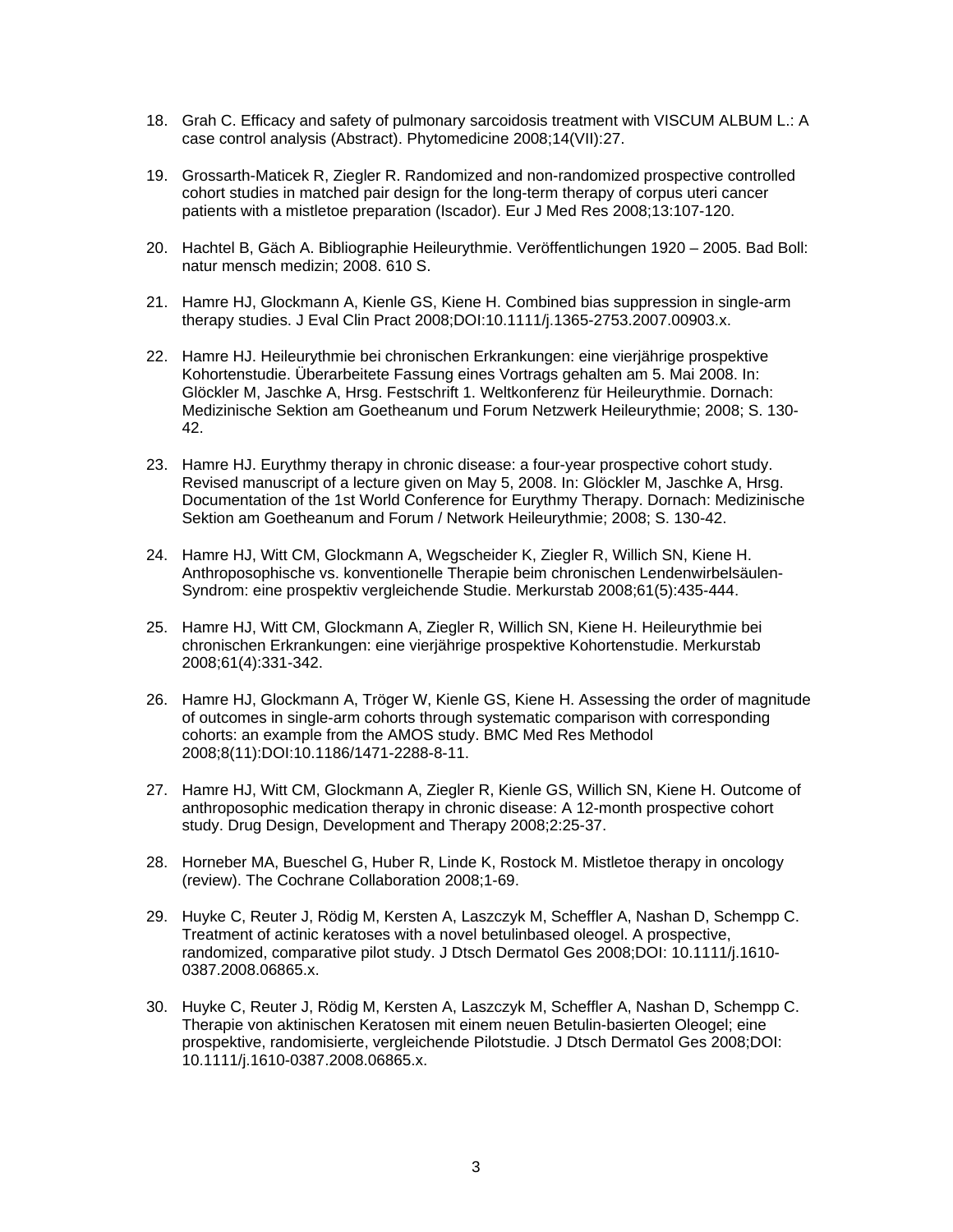- 31. Karow JH, Abt HP, Fröhling M, Ackermann H. Efficacy of Arnica montana D4 for Healing of Wounds After Hallux Valgus Surgery Compared to Diclofenac. The Journal of Alternative and Complementary Medicine 2008;14(1):17-25.
- 32. Kienle GS. Evidenzbasierte Medizin und ärztliche Therapiefreiheit Vom Durchschnitt zum Individuum. Dtsch Arztebl 2008;105(25):A 1381-A 1384.
- 33. Kröz M, Zerm R, Reif M, Laue Hv, Schad F, Büssing A, Bartsch C, Feder G, Girke M. Validation of the German Version of the Cancer Fatigue Scale (CFS-D). European Journal of Cancer Care 2008;17(1):33-41.
- 34. Kröz M, Feder G, Laue Hv, Zerm R, Reif M, Girke M, Matthes H, Gutenbrunner C, Heckmann C. Validation of a questionnaire measuring the regulation of autonomic function. BMC Complement Altern Med 2008;8(26)
- 35. Kunz C. Wirtsbäume der Mistel Die Grundpolarität. Merkurstab 2008;6(2):123-128.
- 36. Laengler A, Spix C, Seifert G, Gottschling S, Graf N, Kaatsch P. Complementary and alternative treatment methods in children with cancer: A population-based retrospective survey on the prevalence of use in Germany. Eur J Cancer 2008;44(15):2233-2240.
- 37. Laue Hv. Die Entwicklung des pharmazeutischen Impulses bei Rudolf Steiner. Menschenkundliche Voraussetzungen einer anthroposophischen Pharmakokinetik. Merkurstab 2008;(1):4-47.
- 38. Legnani W. Mistletoe in conventional oncological practice: exemplary cases. Integr Cancer Ther 2008;7(3):162-171.
- 39. Loewe A, Kuehn JJ, Borho K, Abel U, Bauer C, Gerhard I, Schneeweiss A, Sohn C, Strowitzki TW, Hagens C. Adjuvante simultane Mistel-/Chemotherapie bei Mammakarzinom - Einfluss auf Immunparameter, Lebensqualität und Verträglichkeit. Forsch Komplementärmed 2008;15(1):22-30.
- 40. Lorenz P, Berger M, Bertrams J, Wende K, Wenzel K, Lindequist U, Meyer U, Stintzing FC. Natural wax constituents of a supercritical fluid CO2 extract from quince (Cydonia oblonga Mill.) pomace. anal bioanal chem 2008;391:633-646.
- 41. Schnitzler P, Nolkemper S, Stintzing FC, Reichling J. Comparative in vitro study on the anti-herpetic effect of phytochemically characterized aqueous and ethanolic extracts of Salvia officinalis grown at two different locations. Phytomedicine 2008;15:62-70.
- 42. von DC. [The twelve nursing balms]. Krankenpfl Soins Infirm 2008;101(3):25-27.
- 43. Vrânceanu M, Winkler K, Nirschl H, Leneweit G. Surface rheology of monolayers of phospholipids and cholesterol measured with axisymmetric drop shape analysis. Biophysical Journal 2008;94:3924-3934.
- 44. Walach H, Möllinger H, Sherr J, Schneider R. Homeopathic pathogenetic trials produce more specific than non-specific symptoms: results from two double-blind placebo controlled trials. Journal of Psychopharmacology 2008;22(5):543-552.
- 45. Ziegler R, Grossarth-Maticek R. Individual Patient Data Meta-analysis of Survival and Psychosomatic Self-regulation from Published Prospective Controlled Cohort Studies for Long-term Therapy of Breast Cancer Patients with a Mistletoe Preparation (Iscador). Evid Based Complement Alternat Med 2008.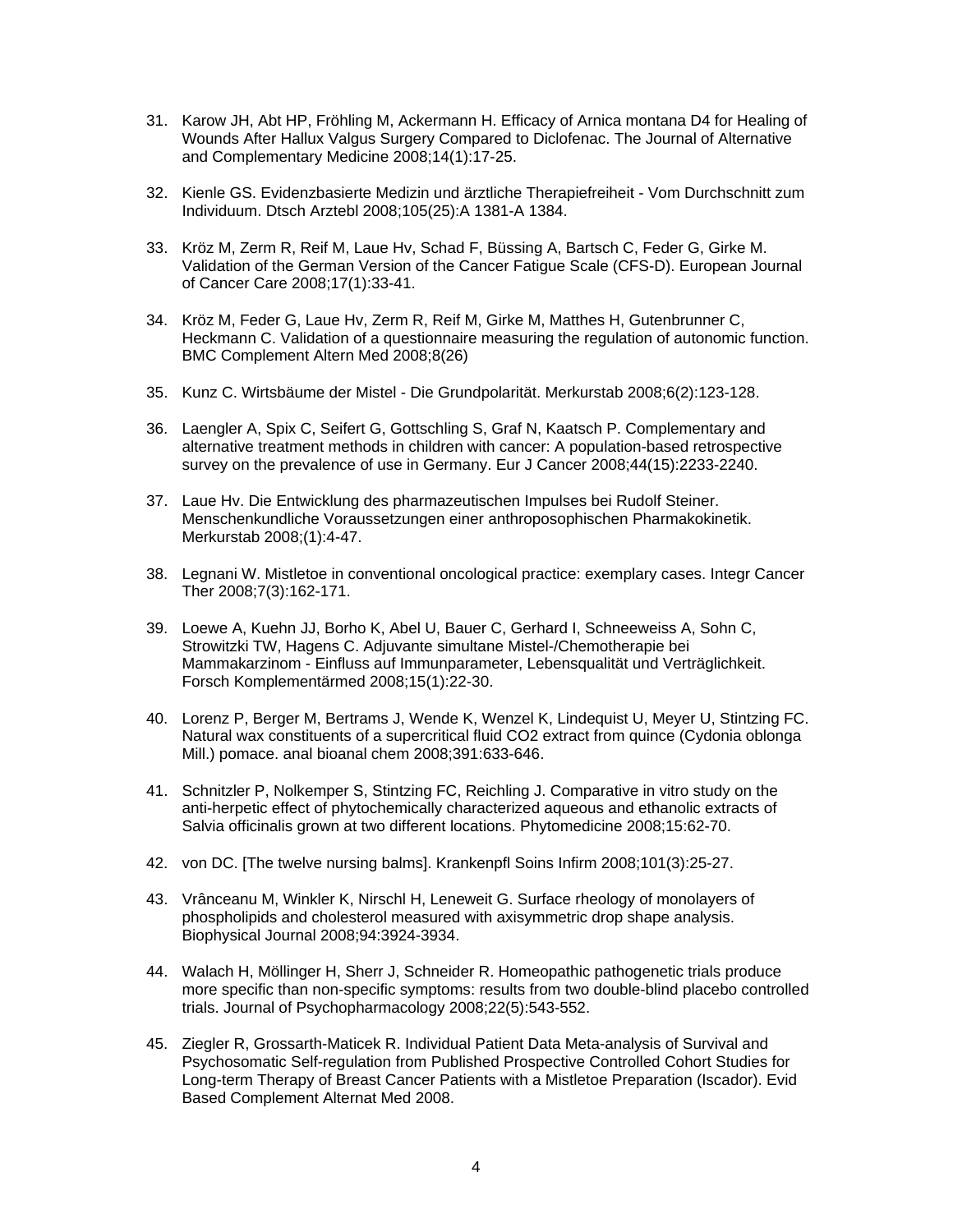- 46. Zuzak TJ, Zuzak-Siegrist I, Rist L, Staubli G, Simoes-Wust AP. Attitudes towards vaccination: users of complementary and alternative medicine versus non-users. Swiss Med Wkly 2008;138(47-48):713-718.
- 47. Zuzak TJ, Zuzak-Siegrist I, Simoes-Wuest AP, Rist L, Staubli G. Use of Complementary and Alternative Medicine by Patients presenting to a Paediatric Emergency Department. European Journal of Pediatrics 2008;DOI 10.1007/s00431-008-0765-3

## **2007**

- 1. Adriaansen-Tennekes R. Health Aspects. Relation between (organic) food intake and immunological parameters. In: van de Vijver LPL, Hrsg. Proceedings seminar, Measuring food quality: concepts, methods and challenges. Seminar 12-14 February 2007. Driebergen: Louis Bolk Institute; 2007; S. 19-20.
- 2. Andriashvili L, Karseladze R, Ulrich B. [Anthroposophic aspects of bronchial asthma treatment in childhood]. Georgian Med News 2007;(144):43-48.
- 3. Long term sustainability of quality of life in patients with advanced cancer. An explorative study for 12 months after palliative treatment in an anthroposophic hospital. Supportive Care in Cancer 2007;15(16):683-684.
- 4. Mistletoe in tumour therapy. Abstracts of the 4th Mistletoe Symposium, 8-10 November 2007, Nonnweiler-Otzenhausen, Germany. Phytomedicine 2007;14 Suppl 7:1-54.
- 5. Arman M, Backman M. A longitudinal study on women's experiences of life with breast cancer in anthroposophical (complementary) and conventional care. Eur J Cancer Care (Engl ) 2007;16(5):444-450.
- 6. Ausfeld-Hafter B, Baumgartner S, Fischer L, Heusser P, Kohler B et al. Kollegiale Instanz für Komplementärmedizin KIKOM: 10 Jahre Forschung, Lehre, Dienstleistung 1995-2005. In: Albrecht H, Frühwald M, Hrsg. Jahrbuch Band 13 (2006) Karl und Veronica Carstens-Stiftung. Essen: KVC Verlag; 2007; S. 119-68.
- 7. Baars E, Hassink J, Elings M. Monitoring patient progress at healthcare farm 'The Hoge Born: preliminary results from the first phase. In: Braastad BO, Hauge H, Hrsg. Book of abstracts of the COST Action 866 conference 'Green care in agriculture: health effects, economics and policies. 2007; S. 32
- 8. Baars E, Baars T. Towards a philosophical underpinning of the holistic concept of integrity of organisms within organic agriculture. NJAS 2007;54(4):463-477.
- 9. Bar-Sela G, Atid L, Danos S, Gabay N, Epelbaum R. Art therapy improved depression and influenced fatigue levels in cancer patients on chemotherapy. Psychooncology 2007;16(11):980-984.
- 10. Baumgartner S, Flückiger H, Heertsch A, Jaggy C, Schaller G, Scherr C, Urech K. Dynamisation of mistletoe (VISCUM ALBUM L.) by means of an anthroposophical pharmaceutical process (Abstract). Forsch Komplementärmed 2007;14(Suppl. 1):7.
- 11. Baumgartner-Durrer T, Baumgartner S, Heusser P. Eurythmische Bildekraftfelder: ätherisch-energetische Wirkungen auf Lebewesen. Auftakt 2007;Sonderdruck:1-12.
- 12. Beuth J, Schierholz JM. Evidence-based complementary oncology. Innovative approaches to optimize standard therapy strategies. In Vivo 2007;21:423-428.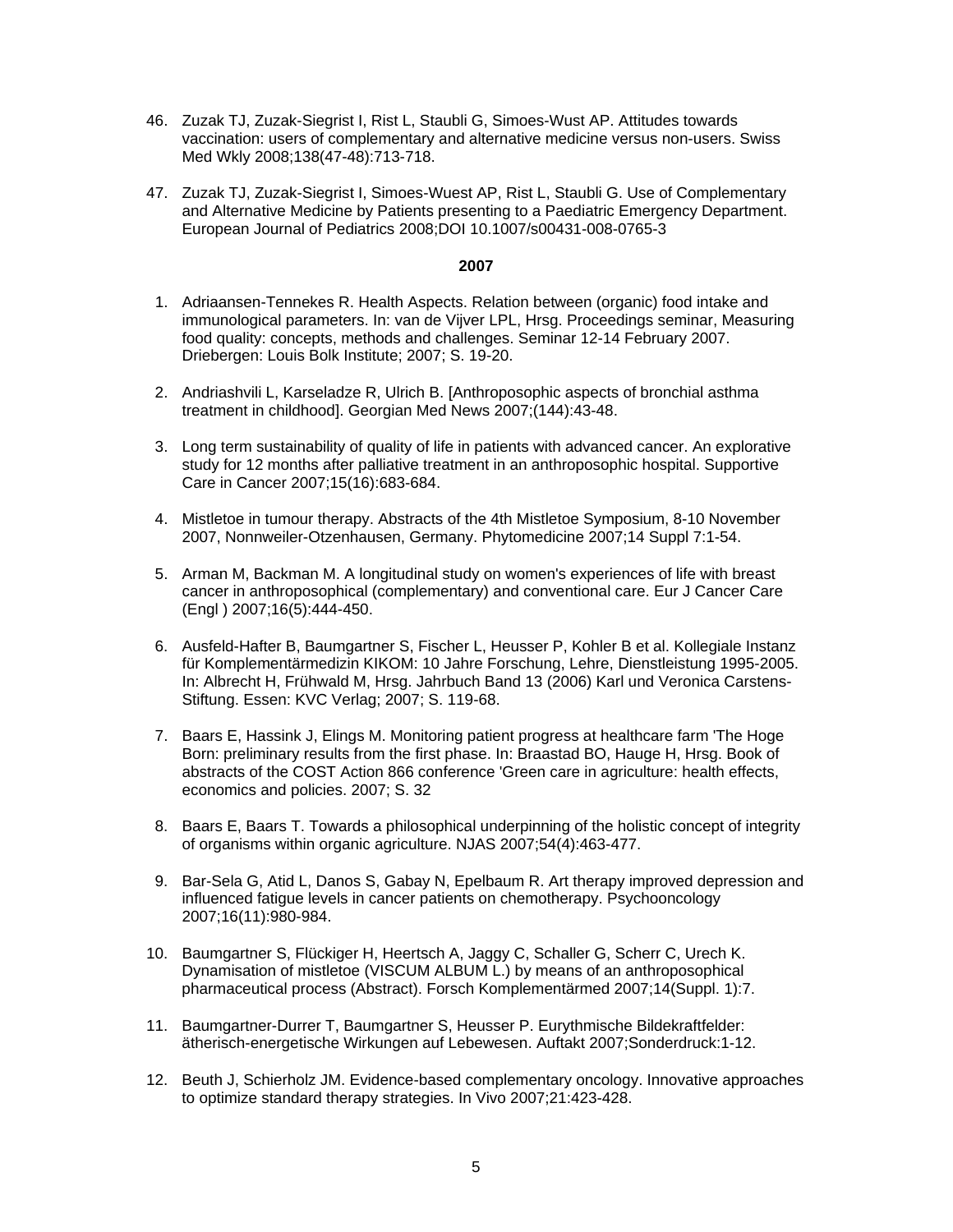- 13. Beuth J, Borchard U, Fintelmann V, Matthes H, Gerber WD, Giebel W, Schulz J, Uhlenbruck G. Die Misteltherapie an der Schnittstelle zur konventionellen Therapie. Praxis Magazin 2007;(12):13-15.
- 14. Beuth J, Schierholz J, Schneider B. Safety and efficacy of treatment of breast cancer patients with standardized mistletoe extract: A controlled multicenter comparative cohort study. Phytomedicine 2007;14(VII):39-39.
- 15. Bloksma J. Quality in fruit and vegetables. In: van de Vijver LPL, Hrsg. Proceedings seminar, Measuring food quality: concepts, methods and challenges. Seminar 12-14 February 2007. Driebergen: Louis Bolk Institute; 2007; S. 17
- 16. Bock PR, Hanisch J, Friedel WE, Matthes H. Treatment with a fermented mistletoe (VISCUM ALBUM L.) extract as part of long-term supportive care in patients with primary non-metastatic colorectal carcinoma (Abstract). Phytomedicine 2007;14(VII):43-43.
- 17. Bunjes V, Winkler K, Pechka-Süss R, Schubert R. Specific targeting of liposomes functionalized with mistletoe lectin I (Abstract). Phytomedicine 2007;14(VII):20-20.
- 18. Burkhart J, Wälchli C, Heusser P, Andres AC, Baumgartner S. The potential of a mistletoe extract to alleviate adverse effects of cancer chemotherapy: An in-vitro study (Abstract). Forsch Komplementärmed 2007;14(Suppl 1):7-8.
- 19. Bussing A, Kochskamper H, Rieger S, Schierholz JM, Schlodder D, Schietzel M. In vitro response of stimulated B-CLL lymphocytes of patients treated with Viscum album L. extracts. Anticancer Res 2007;27(6B):4195-4200.
- 20. Büssing A, Ostermann T, Glöckler M, Matthiessen PF. Spiritualität, Krankheit und Heilung Bedeutung und Ausdrucksformen der Spiritualität in der Medizin. Frankfurt: VAS-Verlag; 2007. 245 S.
- 21. Büssing A, Abu-Hassan WM, Matthiessen PF, Ostermann T. Spirituality, Religiosity and Dealing with Illness in Arabic and German Patients. Saudi Med J 2007;28(6):22-31.
- 22. Büssing A, Ostermann T, Koenig HG. Relevance of Religion and spirituality in German patients with chronic diseases. Int J Psychiatry Med 2007;37:39-57.
- 23. Büssing A, Ostermann T, Jacobi F, Matthiessen PF. Untersuchungen zur Erkrankungsprävalenz und zum Gesundheitsempfinden ehemaliger Waldorfschüler. In: Barz H, Randoll D, Hrsg. Absolventen von Waldorfschulen. Eine empirische Studie zu Bildung und Lebensgestaltung. 2. Auflage Aufl. VS Verlag für Sozialwissenschaften; 2007; S. 161-74.
- 24. Büssing A, Tröger W, Stumpf C, Schietzel M. Course of mitogen stimulated Tlymphocytes in cancer patients treated with Viscum album extracts. Anticancer Res 2007;27:2903-2910.
- 25. Büssing A, Matthiessen PF, Ostermann T. Adaptive coping and spirituality as a resource incancer patients. Breast Care 2007;2:195-202.
- 26. Büssing A, Kochskämper H, Rieger S, Schierholz JM, Schlodder D. Decrease of in vitro susceptibility of B-CLL cells of patients treated with Viscum album extract towards the applied extract. Phytomedicine 2007;14(VII):51.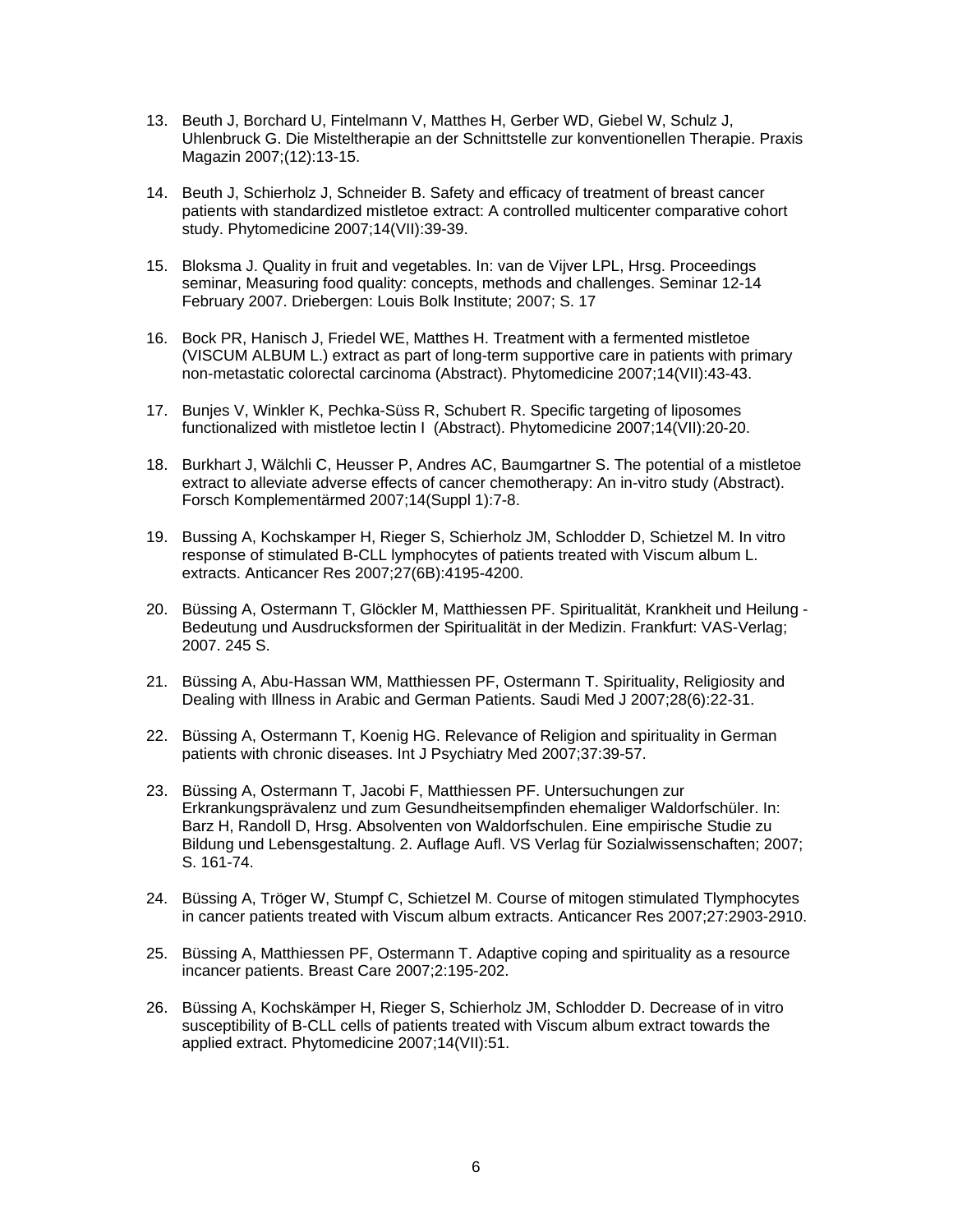- 27. Büssing A, Tröger W. Viscum album extract application and the correlation between quality of life and lymphocyte subpopulations in tumour patients. Phytomedicine 2007;14(VII):37- 38.
- 28. Büssing A, Stumpf C, Tröger W, Schietzel M. Functional competence of T lymphocytes in cancer patients treated with Viscum album extracts. Forsch Komplementärmed 2007;14(Suppl. 1):29.
- 29. Clausing S, Eggenschwiler J, Von Balthasar L, Ramos M, Viviani A. Long-term low concentrations of mistletoe extracts (VISCUM ALBUM) Iscador enhance the responsiveness of breast cancer cell lines (Abstract). Forsch Komplementärmed 2007;14(1):29.
- 30. Doesburg P. Holistic (picture forming) methods for measuring quality? In: van de Vijver LPL, Hrsg. Proceedings seminar, Measuring food quality: concepts, methods and challenges. Seminar 12-14 February 2007. Driebergen: Louis Bolk Institute; 2007; S. 13
- 31. Eggenschwiler J, Von Balthasar L, Stritt B, Pruntsch D, Ramos M, Urech K, Rist L, Simoes-Wuest AP, Viviani A. Mistletoe lectin is not the only cytotoxic component in fermented preparations of VISCUM ALBUM from white fir (ABIES PECTINATA). BMC Complement Altern Med 2007;7(14):1-20.
- 32. Eisenbraun J, Huber R, Kröz M, Schad F, Scheer R. Quality of life in breast cancer patients during chemotherapy and concurrent therapy with a mistletoe-extract of the apple tree (Abstract). Phytomedicine 2007;14(VII):35.
- 33. Elluru S, Van Huyen JP, Wootla B, Delignat S, Prost F, Negi VS, Kaveri SV. Tumor regressive effects of Viscum album preparations. Exploration of immunomodulatory mechanisms. Medicina (Buenos Aires) 2007;67(Suppl. II):85-89.
- 34. Friedel E, Matthes H, Bock PR. Experience with the standardized fermented mistletoe extract (VISCUM ALBUM L.) Iscador as a part of long-term supportive care in patients with primary non-metastatic colorectal carcinoma. P-013: Abstact of the 20th Int. Anniversary Symp. Supportive Care in Cancer, St. Gallen, Switzerland June 27-30. Support Care Cancer 2007;15:684.
- 35. Friedel E, Matthes H, Bock PR. Mistletoe in Supportive care in patients with primary nonmetastatic colorectal carcinoma (abstract). ESMO Conference Lugano (ECLU) 5-8 July 2007, Lugano, Switzerland. Ann Oncol 2007;18(suppl. 9):ix171-ix171.
- 36. Friedel E, Matthes H, Bock P. Treatment with standardized mistletoe extract (Viscum album L.) Iscador as part of long-term supportive care in patients with primary non-metastatic colorectal carcinoma. Z Gastroenterol 2007;45:DOI: 10.1055/s-2007-988193.
- 37. Giarelli G, di Sarasina R, Silvestrini B, (eds.). Le medicine non convenzionali in Italia [Non Conventional Medicine in Italy]. Giarelli G, Roberti di Sarasina P und Silvestrini B, Hrsg. Milan: FrancoAngeli; 2007. 416 S.
- 38. Girke M. Die Patient-Arzt-Beziehung. Bundesgesundheitsblatt Gesundheitsforschung Gesundheitsschutz 2007;50(9):1128-1132.
- 39. Glenz A, Kuehn JJ, Schneeweiss A, Sohn C, Strowitzki T, Von Hagens C. Willingness for the participation in a randomized study on mistletoe treatment: Results of a survey including 191 patients from a German university women's hospital (Abstract). Phytomedicine 2007;14(VII):52.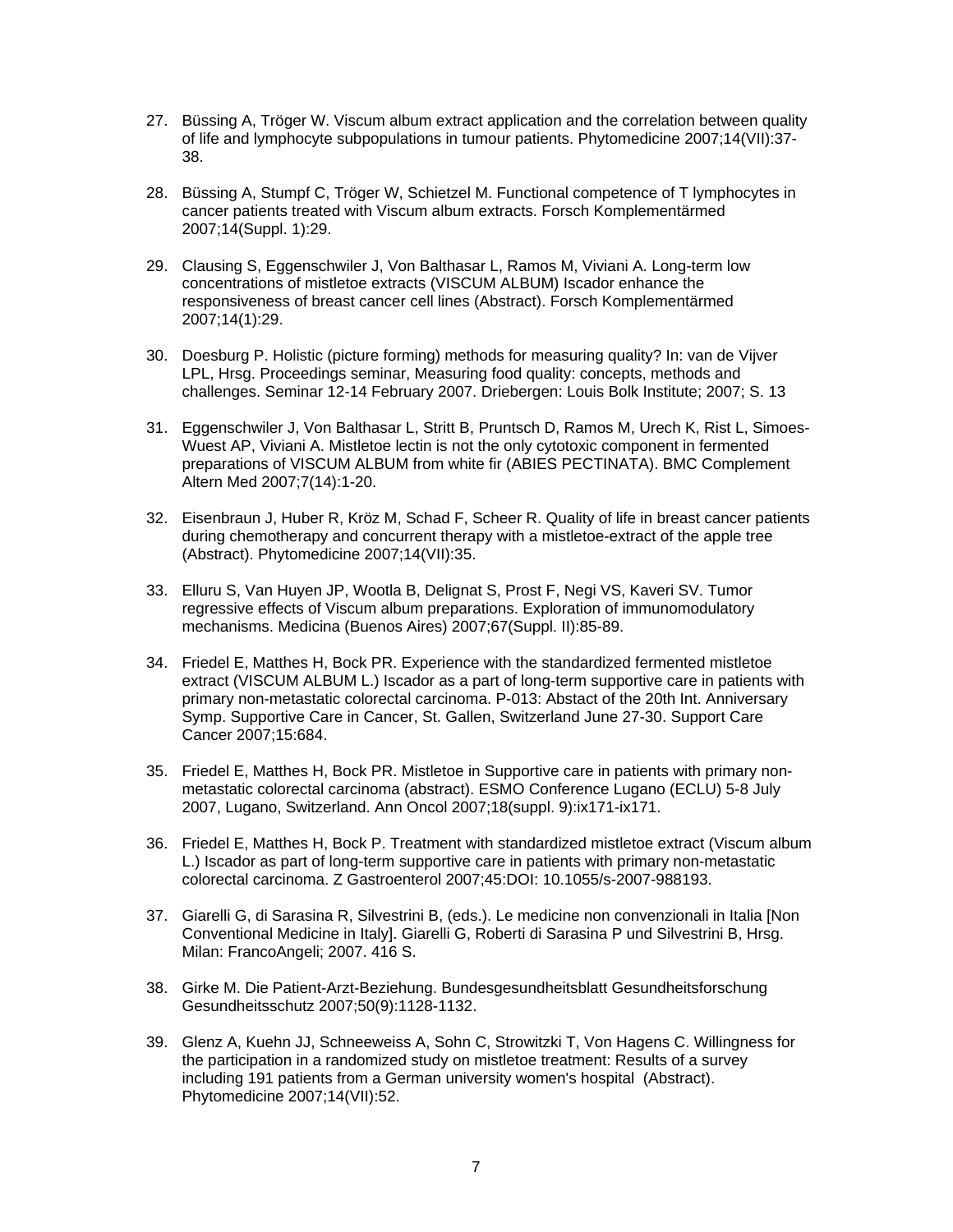- 40. Grah C, Matthes B, Griff S, Szymanski S, Mairinger T. Induction of apoptosis in exophytic tumour tissue and mediastinal lymph node metastases through intralesional VISCUM instillation in bronchial carcinoma (Abstract). Phytomedicine 2007;14(VII):28.
- 41. Grossarth-Maticek R, Ziegler R. Prospective controlled cohort studies on long-therapy of cervical cancer patients with a mistletoe preparation (Iscador). Forsch Komplementärmed 2007;14:140-147.
- 42. Grossarth-Maticek R, Ziegler R. Wirksamkeit und Unbedenklichkeit einer Langzeitbehandlung von Melanompatienten mit einem Mistelpräparat. Schweiz Ztschr Ganzheitsmedizin 2007;19(6):325-332.
- 43. Grossarth-Maticek R, Ziegler R. Prospective controlled cohort studies on long-term therapy of ovarian cancer patients with mistletoe (VISCUM ALBUM L.) extracts Iscador. Arzneim - Forsch /Drug Res 2007;57(10):665-678.
- 44. Grossarth-Maticek R, Ziegler R. Prospective controlled cohort studies in matched-pair design on long-term therapy of cervical, corpus uteri and ovarian cancer patients with a mistletoe preparation (Iscador) (Abstract). Forsch Komplementärmedizinizin 2007;14(1):7.
- 45. Gutsch J, Rieger S, Schierholz JM, Schlodder D. Observation study on treatment with standardized VISCUM ALBUM extracts (VA-E) in lymphocytic non-Hodgkin lymphoma (CLL): Safety and course (Abstract). Phytomedicine 2007;14(VII):26.
- 46. Hagens C, Staudt A, Glenz A, Reinhard B, Loewe A, Lewicka S, Giese T, Stammer H, Kuehn JJ, Abel U, et al. Treatment with mistletoe extract in patients with breast cancer, a feasibility study to identify surrogate parameters for further studies - design and first results: Recruitment, compatibility and safety (Abstract). Phytomedicine 2007;14(VII):32.
- 47. Hamre HJ, Witt CM, Glockmann A, Ziegler R, Willich SN, Kiene H. Anthroposophic medical therapy in chronic disease: a four-year propsective cohort study. BMC Complement Altern Med 2007;7(10):DOI 10.1186/1472-6882-7-10.
- 48. Hamre HJ, Witt CM, Glockmann A, Ziegler R, Willich SN, Kiene H. Eurythmy therapy in chronic disease: a four-year propective cohort study. BMC Public Health 2007;7(61):DOI 10.1186/1471-2458-7-61.
- 49. Hamre H, Witt CM, Glockmann A, Ziegler R, Willich SN, Kiene H. Krankheitskosten unter anthroposophischer Therapie: Ergebnisse einer zweijährigen propektiven Kohortenstudie. Merkurstab 2007;60(2):138-147.
- 50. Hamre HJ, Witt CM, Glockmann A, Ziegler R, Willich SN, Kiene H. Anthroposophische Therapie bei chronischer Depression: eine vierjährige prospektive Kohortenstudie. Merkurstab 2007;60(3):208-220.
- 51. Hamre HJ, Witt CM, Glockmann A, Ziegler R, Willich SN, Kiene H. Anthroposophic art therapy in chronic disease: a four-year prospective cohort study. Explore 2007;3(4):365- 371.
- 52. Hamre HJ, Witt CM, Glockmann A, Ziegler R, Willich SN, Kiene H. Rhythmical massage therapy in chronic disease: a four-year prospective cohort study. J Altern Complement Med 2007;13(6):635-642.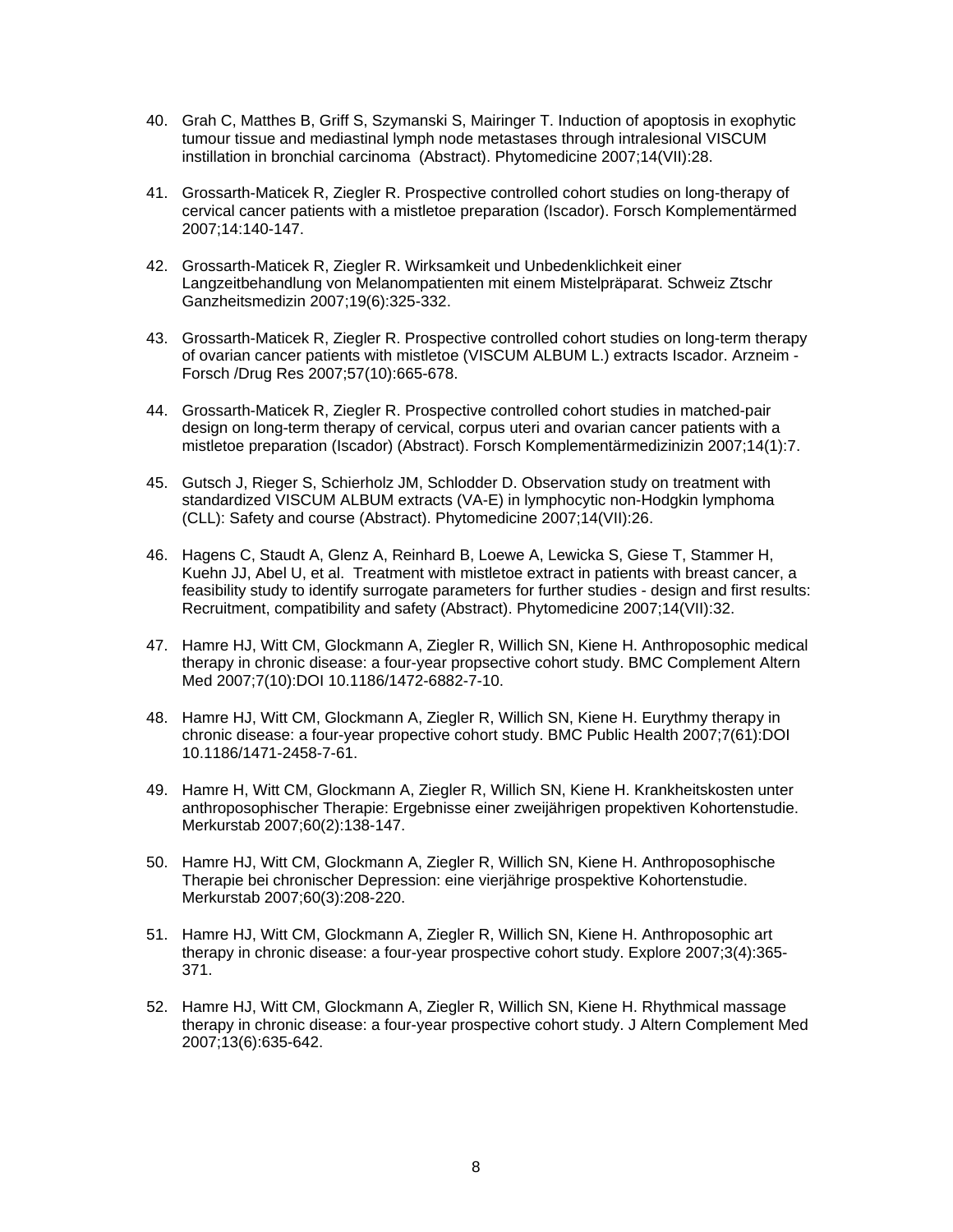- 53. Hamre H, Witt CM, Glockmann A, Ziegler R, Willich SN, Kiene H. Anthroposophic vs. conventional therapy for chronic low back pain: a prospective comparative study. Eur J Med Res 2007;12:302-310.
- 54. Hamre HJ, Witt CM, Glockmann A, Tröger W, Willich SN, Kiene H. Anwendung und Sicherheit anthroposophischer Arzneimittel: eine zweijährige prospektive Kohortenstudie. Merkurstab 2007;60(4):309-323.
- 55. Hamre H, Witt CM, Glockmann A, Ziegler R, Willich SN, Kiene H. Krankheitskosten unter anthroposophischer Therapie: Ergebnisse einer zweijährigen propektiven Kohortenstudie. Merkurstab 2007;60(2):138-147.
- 56. Hamre HJ, Glockmann A, Fischer M, Riley D, Baars E, Kiene H. Use and safety of anthroposophic medications for acute respiratory and ear infections: a prospective cohort study. Drug Target Insights 2007;2:209-219.
- 57. Heusser P. L'accompagnement des mourants, l'aide à la mort, l'euthanasie. Riggenbach B, Hrsg. Haupt Verlag; 2007. 189 S.
- 58. Heusser P, Wolf U. Holistic thinking in basic sciences and medicine needs assessment and experimental pilot-course for medical students az the University of Berne. Forsch Komplementärmed 2007;14(suppl.1):50-50.
- 59. Heusser P, Wolf U, Bertschy M, Burkhard R, Ziegler R, Helwig S, Cerny T. Longterm sustainability of quality of life in advanced cancer. An explorative pilot study for 12-months after palliative treatment in an anthroposophic hospital. Phytomedicine 2007;14(SV II):34.
- 60. Heusser P. Anthroposophic Concepts of Pain. In: Ernst E, Pittler MH, Wider B, (Hrsg), Hrsg. Complementary Therapies for Pain Management. An Evidence-Based Approach. Mosby: Elsevier; 2007; S. 57-61.
- 61. Heusser P. Medizin und Macht am Beispiel des Programms Evaluation Komplementärmedizin PEK. In: Ausfeld-Hafter B, Hrsg. Medizin und Macht. Die Arzt-Patienten-Beziehung im Wandel: Mehr Entscheidungsfreiheit? Bd.11. Bern: Peter Lang; 2007; S. 101-29.
- 62. Heusser P. Das viergliedrige Menschenbild der anthroposopischen Medizin. UniPress, Forschung und Wissenschaft an der Universität Bern 2007;133:9-10.
- 63. Heusser P. Integrative Medizin was bedeutet das? Gesundheit Sprechstunde 2007;11:24- 27.
- 64. Hofer H. [Human images in nursing:--5: Human image in economics: utilitarianism as the guiding principle]. Pflege Z 2007;60(8):456-459.
- 65. Hofer H. [Human images in nursing--4: Anthroposophy: wisdom from the human]. Pflege Z 2007;60(7):393-396.
- 66. Hong S, Chang S, Yeom DH, Kang JH, Hong KJ. Differential regulation of thrombospondin-1 expression and antiangiogenesis of ECV304 cells by trichostatin A and helixor A. Anti Cancer Drugs 2007;18(9):1005-1014.
- 67. Huber M. Inner quality concept IQC (http://www.louisbolk.org/downloads/1887.pdf). In: van de Vijver LPL, Hrsg. Proceedings seminar, Measuring food quality: concepts, methods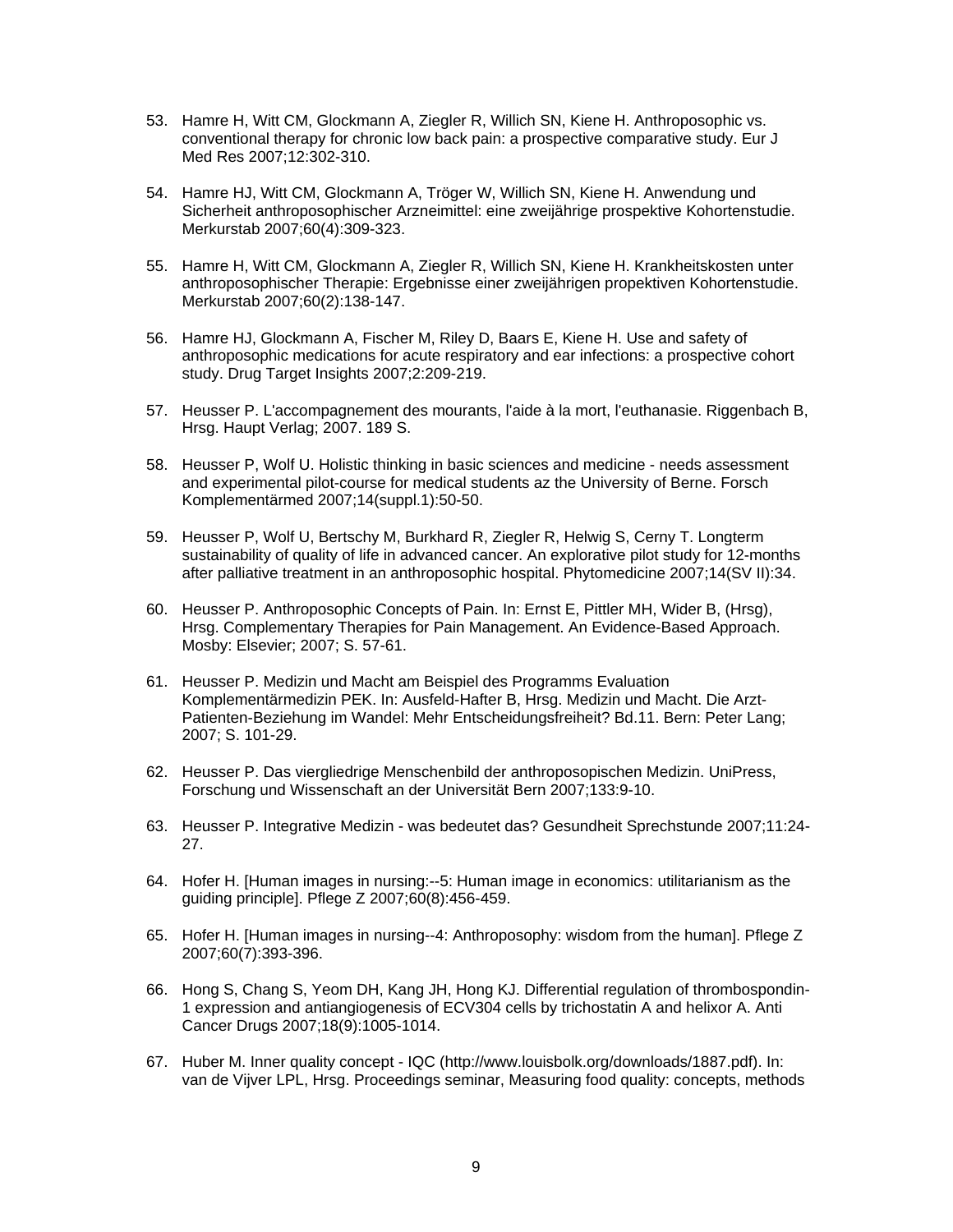and challenges. Seminar 12-14 February 2007. Driebergen: Louis Bolk Institute; 2007; S. 11

- 68. Hugo F, Schwitalla S, Niggemann B, Zänker KS, Dittmar T. Viscuma album extracts Iscador P and Iscador M counteract the growth factor induced effects in human Follicular B-NHL cells and breast cancer cells. Medicina (Buenos Aires) 2007;67(Suppl. II):90-96.
- 69. Hunziker-Basler N, Zuzak TJ, Eggenschwiler J, Rist L, Simöes-Wüst AP, Viviani A. Prolonged catotoxic effect of aqueous extracts from dried Viscum album on bladder cancer cells. Pharmazie 2007;62(3):237-238.
- 70. Jäger S, Winkler K, Pfüller U, Scheffler A. Solubility Studies of Oleanolic Acid and Betulinic Acid in Aqueous Solutions and Plant extracts of Viscum album L. Planta Med 2007;73:157- 162.
- 71. Jäger S, Beffert M, Hoppe K, Scheffler A. Aqueous mistletoe preparations with a high content of oleanolic acid and betulinic acid (Abstract). Phytomedicine 2007;14(VII):21.
- 72. Jäger S, Beffert M, Hoppe K, Scheffler A. Characterisation and quantification of polysaccharides in extracts from VISCUM ALBUM L. with CE-UV (Abstract). Phytomedicine 2007;14(VII):47.
- 73. Jeschke E, Schad F, Pissarek J, Matthes B, Albrecht U, Matthes H. QuaDoSta ein frei konfigurierbares System zur Unterstützung multizentrischer Datenerhebungen in medizinischer Versorgung und Forschung. GMS Med Inform Biom Epidemiol 2007;3(2):Doc 10.
- 74. Jeschke E, Lueke C, Ostermann T, Tabali M, Huebner J, Matthes H. Prescribing practices in the treatment of upper respiratory tract infections in anthroposophic medicine. Forsch Komplementärmed 2007;14:207-215.
- 75. Kelter G, Fiebig H-H, Schierholz JM, Fischer IU. Methodological artifacts in the assessment for (anti-) proliferative activities of mistletoe extracts. Pediatr Blood Cancer 2007;49:105.
- 76. Kelter G, Schierholz JM, Fischer IU, Fiebig H-H. Cytotoxic activity and absence of tumor growth stimulation of standardized mistletoe extracts in human tumor models in vitro. Anticancer Res 2007;27:223-233.
- 77. Kelter G, Fischer IU, Fiebig H-H. Absence of tumor growth stimulation and cytotoxic activity of standardized mistletoe extracts in human tumor cell lines in vitro. Phytomedicine 2007;14(VII):23.
- 78. Kienle GS, Kiene H. Complementary cancer therapy: a systematic review of prospective clinical trials on anthroposophic mistletoe extract. Eur J Med Res 2007;12:103-119.
- 79. Kienle GS. Zur Verbesserung der Qualität von Einzelfallberichten und Fallserien in der onkologischen Behandlung. - Kriterien und Checkliste. In: Sinapius P, Ganß M, Hrsg. Grundlagen, Modelle und Beispiele kunsttherapeutischer Dokumentation. Frankfurt am Main: Peter Lang Verlag; 2007; S. 203-12.
- 80. Kienle G, Kiene H. Anthroposophic mistletoe therapy in cancer: A systematic review of prospective clinical trials (Abstract). Forsch Komplementärmedizin 2007;14(1):7.
- 81. Kienle GS, Kiene H. Systematic reviews on mistletoe in cancer What implications for future research can be drawn? (Abstract). Phytomedicine 2007;14(VII):11.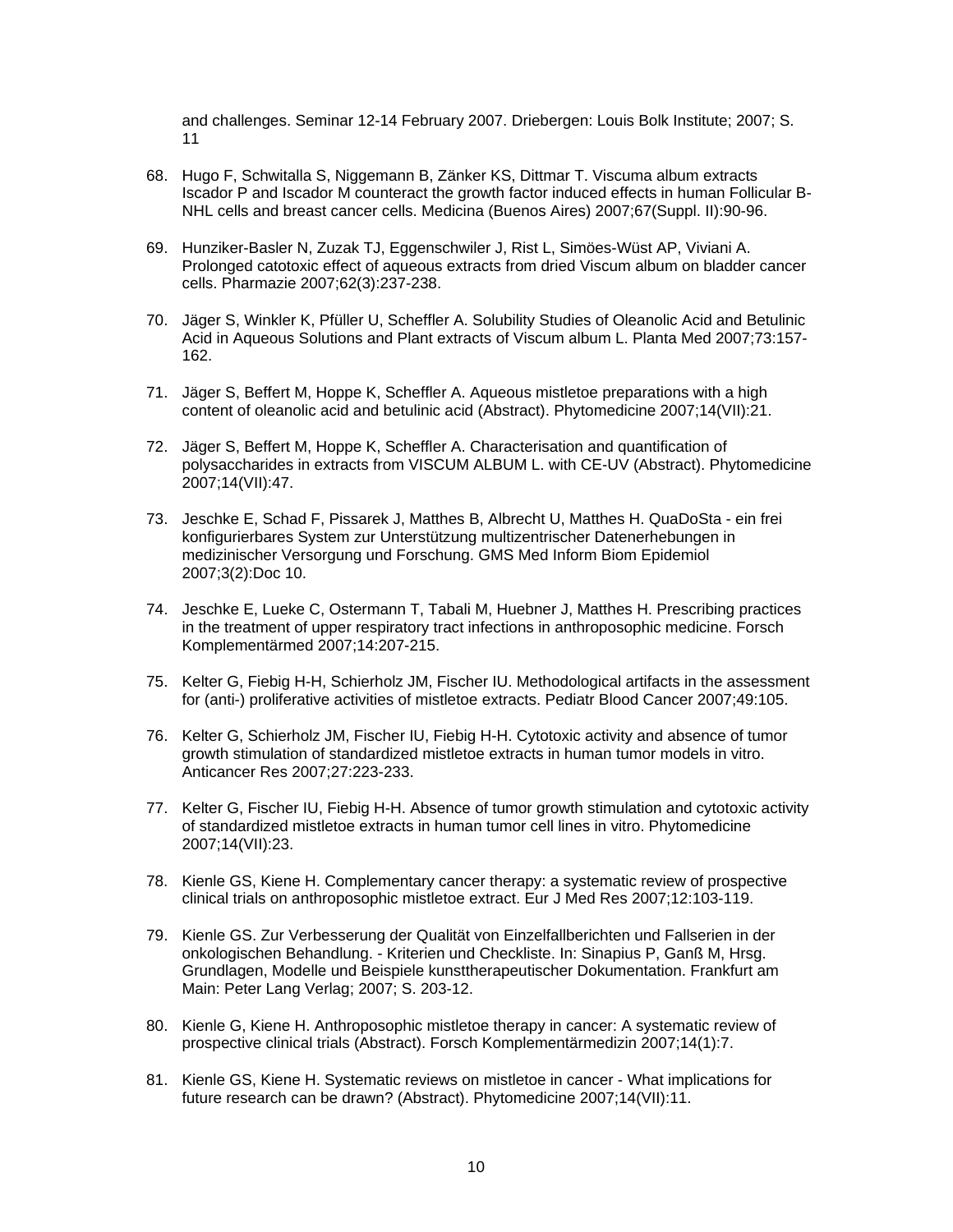- 82. Kirsch A. Successful treatment of metastatic malignant melanoma with VISCUM ALBUM extract (Iscador M). J Altern Complement Med 2007;13(4):443-445.
- 83. Klein R. Effects of mistletoe extracts on immunocompetent cells in vitro and in vivo (Abstract). Phytomedicine 2007;14(VII):6.
- 84. Klocke P, Clottu O, Spranger J, Burger D, Werner M, Ramos M, Straub R, Von Tscharner C, Gerber V. Safety and efficacy of mistletoe extract (VISCUM ALBUM) Iscador P in the treatment of equine sarcoid - a prospective, randomized, controlled, double-blind study (Abstract). Forsch Komplementärmed 2007;14(Suppl 1):30-30.
- 85. Kovacs E, Link S, Troffol-Schmidt U. Mistletoe (VISCUM ALBUM) extract or vincristine? A comparative study. Forsch Komplementärmed 2007;14(Suppl.1):30-31.
- 86. Kovacs E, Link S, Toffol-Schmidt U. The effect of VISCUM ALBUM extract and vincristine on the proliferation in serveral multiple myeloma cell lines: The function of IL-6 and IL-10 in the proliferation (Abstract). Phytomedicine 2007;14(VII):24.
- 87. Kröz M, Humbroich K, Brauer D, Zerm R, Kirchhoffe M, Reif M, Laue Hv, Schad F, Nickel E, Arndt L, et al. Validation of a new scale on internal coherence (ICS) with mistletoesensitive questions for cancer patients. Phytomedicine 2007;14(SVII)
- 88. Kröz M, Reif M, von Laue HB, Brauer D, Kirchhof M, Zerm R, Nickel E, Riess H, Herbstreit C, Feder G, et al. Reliability, validity and mistletoe sensitivity of the German version of the cancer fatigue scale (CFS-D) (Abstract). Phytomedicine 2007;14(SVII):33-
- 89. Kröz M, Brauer D, Girke M. Zum pathologischen Verständnis und zur Behandlung des Restless legs Syndrom mit Zincum valerianicum und Calcium Quercus Inject 10. Merkurstab 2007;60(4):302-308.
- 90. Kuehn JJ. Treatment responses to Viscum album Pini (Iscador P) in non-Hodgkin's lymphoma exploring a new theraputic route. Medicina (Buenos Aires) 2007;67(Suppl. 2):107-114.
- 91. Kuehn JJ. Efficacy and risk estimation of subcutaneous mistletoe treatment (VISCUM ALBUM L. Pini) in patients with non-Hodgking's lymphoma (Abstract). Phytomedicine 2007;14(VII):25.
- 92. Kummeling I, Thijs C, Huber M, van de Vijver LPL, Snijders BE, Penders J, Stelma F, Van Ree R, Van der Brandt PA, Dagnelie PC. Consumption of organic foods and risk of atopic disease during the first 2 years of life in the Netherlands. Br J Nutr 2007;29:1-8.
- 93. Kummeling I, Thijs C, Stelma F, Huber M, Van der Brandt PA, Dagnelie PC. Diphtheria, pertussis, poliomyelitis, tetanus, and Haemophilus influenzae type b vaccinations and risk of eczema and recurrent wheeze in the first year of life: the KOALA Birth Cohort Study. Pediatrics 2007;119(2):e367-e373.
- 94. Kummeling I, Stelma F, Dagnelie PC, Snijders BE, Penders J, Huber M, Van Ree R, Van der Brandt PA, Thijs C. Early life exposure to antiobiotics and the subsequent development of eczema, wheeze, and allergic sensitization in the first 2 years of life: the KOALA Birth Cohort Study. Pediatrics 2007;119(1):e225-e231.
- 95. Längler A, Seifert G, Tautz Ch. The use of mistletoe preparations in paediatric oncology epidemiology and actual practice (Abstract). Phytomedicine 2007;14(VII):31.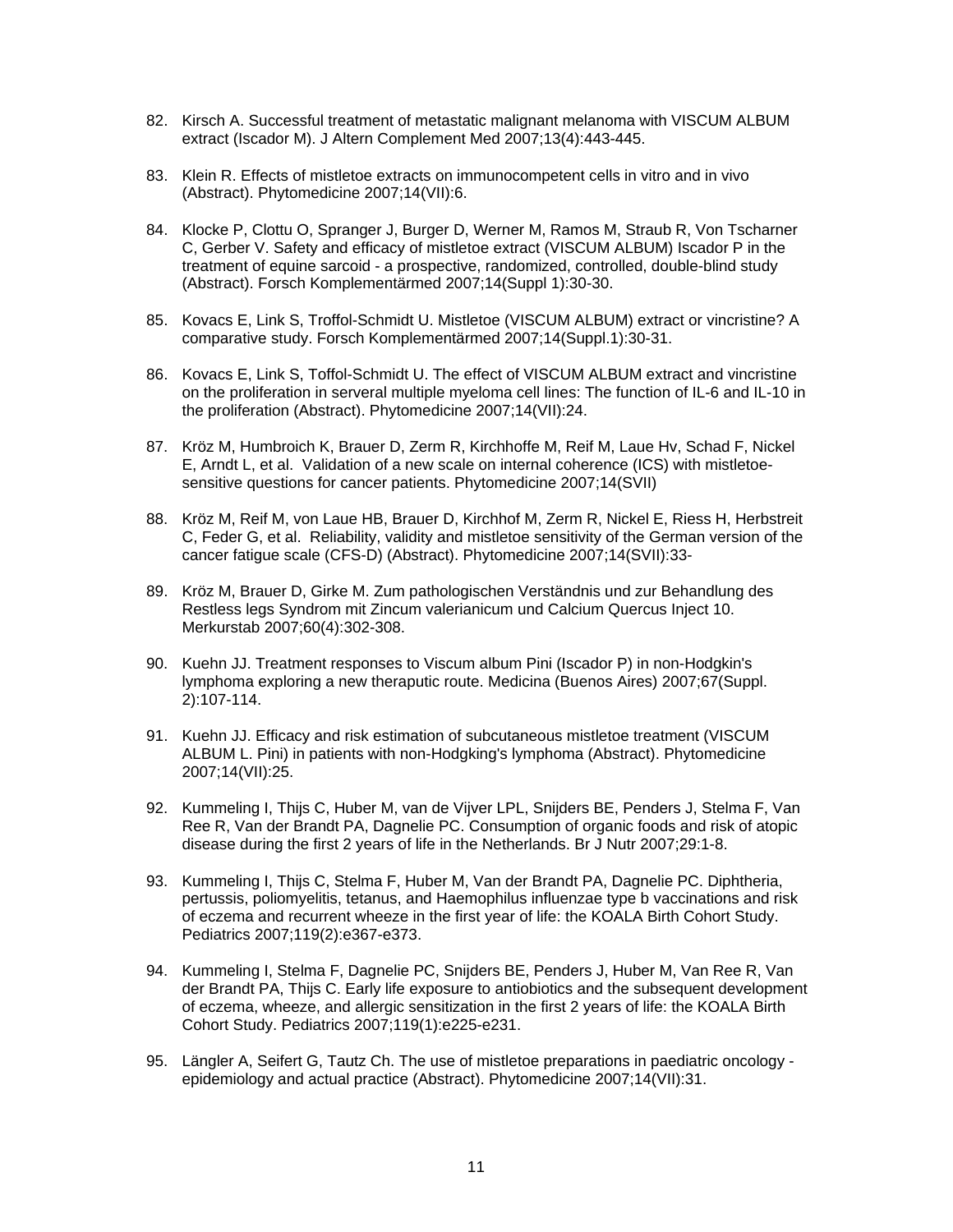- 96. Leneweit G, Vrânceanu M, Winkler K, Nirschl H. Surface rheology of monolayers of phospholipids and cholesterol measured with axisymmetric drop shape analysis. Colloids and Surfaces A: Physiochem Engl Aspects 2007;311:140-153.
- 97. Linke J, Kröz M, Zerm R, Brauer D, Laue Hv, Hecht K, Girke M. Cancer Fatigue und gestörte Ruhe/Aktivitätsregulation bei Mammakarzinom Patientinnen. Med Klin 2007;102(39).
- 98. Matthes H, Friedel E, Bock PR. Supportive care in pancreatic carcinoma patients of the fermented mistletoe (VISCUM ALBUM L.) extract treatment. ESMO Conference Lugano (ECLU) 5-8 July 2007, Lugano, Switzerland. Ann Oncol 2007;18(suppl. 9):ix199-ix199.
- 99. Matthes H, Buchwald D, Schad F, Jeschke E. Intratumorale Applikation von Viscum album L (Mistelgesamtextrakt; Helixor M®) in der Therapie des inoperablen Pankreaskarzinom. Z Gastroenterol 2007;45:DOI: 10.1055/s-2007-988162.
- 100. Matthes H, Friedel E, Bock PR. Supportive care in pancreatic carcinoma patients of the fermented mistletoe (VISCUM ALBUM L.) extract treatment. Ann Oncol 2007;18(9):136.
- 101. Matthes H, Friedel WE, Hanisch J, Karasmann M, Bock PR. Improvement of the palliative supportive care in pancreatic carcinoma patients with a fermented mistletoe (VISCUM ALBUM L.) extract treatment (Abstract). Phytomedicine 2007;14(VII):54.
- 102. Matthiessen PF. Der salutogenetische Ansatz. In: Bahrs O, Matthiessen PF, Hrsg. Gesundheitsfördernde Praxen, Die Chancen einer salutogenetischen Orientierung in der hausärztlichen Praxis. Bern, u.a.: Huber-Verlag; 2007; S. 27-34.
- 103. Matthiessen PF, Müller H. Vergleichende Untersuchung zu Lebenszyklus und Krankheit/Gesundheit. In: Bahrs O, Matthiessen PF, Hrsg. Gesundheitsfördernde Praxen. Die Chancen einer salutogenetischen Orientierung in der hausärztlichen Praxis. Bern, u.a.: Huber-Verlag; 2007; S. 240-59.
- 104. Melzer J. Lebensqualität und Mistelbehandlung in der Onkologie. Phytotherapie 2007;5:10- 15.
- 105. Müller H, Matthiessen PF, Bahrs O, Heim S. Salutogenetische Orientierung und professionelles Handeln. In: Bahrs O, Matthiessen PF, Hrsg. Gesundheitsfördernde Praxen, Die Chancen einer salutogenetischen Orientierung in der hausärztlichen Praxis. Bern, u.a. O.: Huber-Verlag; 2007; S. 35-9.
- 106. Müller-Hübenthal B, Weinandy A, Kiviet C. What rank has anthroposophic mistletoe therapy in modern multi-modal oncological therapy concepts? A position assessment under clinical aspects (Abstract). Phytomedicine 2007;14(VII):29.
- 107. Nani D, Brizzi M, Lazzarato L, Betti L. The role of variability in evaluating ultra high dilution effects: considerations based on plant model experiments. Forsch Komplementärmed 2007;14:301-305.
- 108. Orange M, Lace A, Laue Hv. The importance of the primary dosis in mistletoe therapy (Abstract). Phytomedicine 2007;14(VII):29.
- 109. Ostermann T, Blaser G, Bertram M, Michalsen A, Matthiessen PF, Kraft K. Effects of Rhythmic Embrocation Therapy WIth Solum Oil in Chronic Pain Patients; A Prospectiv Observational Study. Clin J Pain 2007;24(3):237-243.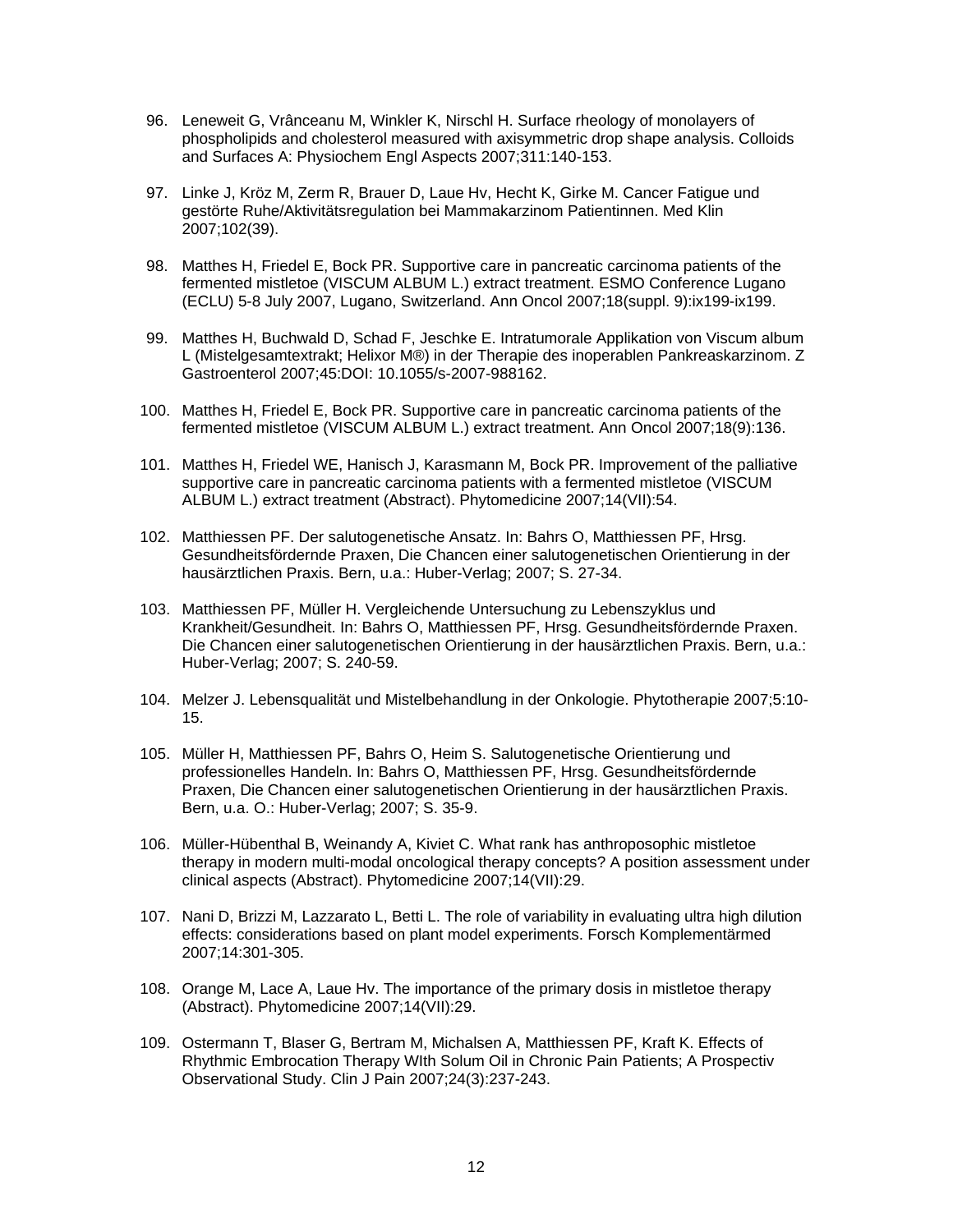- 110. Piltan,D. Mittelprüfung am Beispiel von Aconitum napellus 2007; Medizinische Fakultät Zürich. Dissertation.
- 111. Ramaekers FCS, Harmsma M, Tusenius KJ, Schutte B, Werner M, Ramos M. Mistletoe extracts (Viscum album L.) Iscador interact with th cell cycle machinery and target survival mechanisms in cancer cells. Medicina (Buenos Aires) 2007;67(Suppl. II):79-84.
- 112. Ramm H. Influence of soil chemical factors on the cultivation of oak mistletoe (VISCUM ALBUM on QUERCUS ROBUR and PETRAEA) and host-specific mineral concentrations of mistletoe extracts (Abstract). Phytomedicine 2007;14(VII):13.
- 113. Righetti M, Baumgartner S, von Ammon K. Forschung und Forschungsproblematik der Homöopathie. In: Bornhöft G, Matthiessen PF, Hrsg. Homöopathie in der Krankenversorgung - Wirksamkeit, Nutzen, Sicherheit und Wirtschaftlichkeit. Frankfurt am Main: VAS; 2007; S. 24-43.
- 114. Rist L, Mueller A, Barthel C, Snijders BE, Jansen MC, Simoes-Wuest AP, Huber M, Kummeling I, von Mandach U, Steinhart H, et al. Influence of Organic Diet on the Amount of Conjugated Linoleic Acids in Breast Milk of Lactating Women in the Netherlands. Br J Nutr 2007;97:735-743.
- 115. Rist L, Erni P, Brenneisen R, Ramos MH, von Mandach U. Effective herbal tocolysis with Bryophyllum pinnatum. Poster am International Congress on Complementary Medicine Research. Forsch Komplementärmed 2007;14(S1):29-29.
- 116. Schad F, Teodoridis CM, Albrecht U, Hoffmann G, Teltow G, Stumpf C, Fricke L, Breitkreuz T, Baute R, Paxino C, et al. Epidemiological data from the network onkology (NO): a research association for anthroposophically orientated medicine. Phytomedicine 2007;14(SVII):41.
- 117. Schad F, Teodoridis CM, Albrecht U, Hoffmann G, Jeschke E, Stumpf C, Fricke L, Breitkreuz T, Baute R, Paxino C, et al. Das Netzwerk Onkologie (NO). Aufbau und Etablierung eines Forschungsverbundes in der anthroposophisch orientierten, onkologischen Medizin. Merkurstab 2007;60(3):234-237.
- 118. Scheer C, Simon M, Spranger J, Baumgartner S. Duckweed (Lemna gibba L.) as a Test Organism for Homeopathic Potencies. The Journal of Alternative and Complementary Medicine 2007;13(9):931-937.
- 119. Scheer R, Alban S, Becker H, Holzgrabe U, Kemper FH, Kreis W, Matthes H, Schlicher H, (eds.). Mistletoe in tumor therapy - basic research and clinical practice. Phytomedicine 2007;14(VII):1-56.
- 120. Scherr C, Simon M, Spranger J, Baumgartner S. Duckweed (Lemna gibba L.) as a Test Organism for Homeopathic Potencies. J Altern Complement Med 2007;13(9):931-937.
- 121. Schink M, Tröger W, Dabidian A, Goyert A, Scheuerecker H, Meyer J, Fischer IU, Glaser F. Mistletoe extract reduces the surgical suppression of natural killer cell activity in cancer patients. A randomized phase III trial. Forsch Komplementärmed 2007;17:9-17.
- 122. Schink M, Tröger W, Dabidian A, Goyert A, Scheuerecker H, Meyer J, Fischer IU, Glaser F. Effect of a perioperative infusion of mistletoe extract on surgery-induced immunosuppression in colorectal cancer patients (Abstract). Phytomedicine 2007;14(VII):40.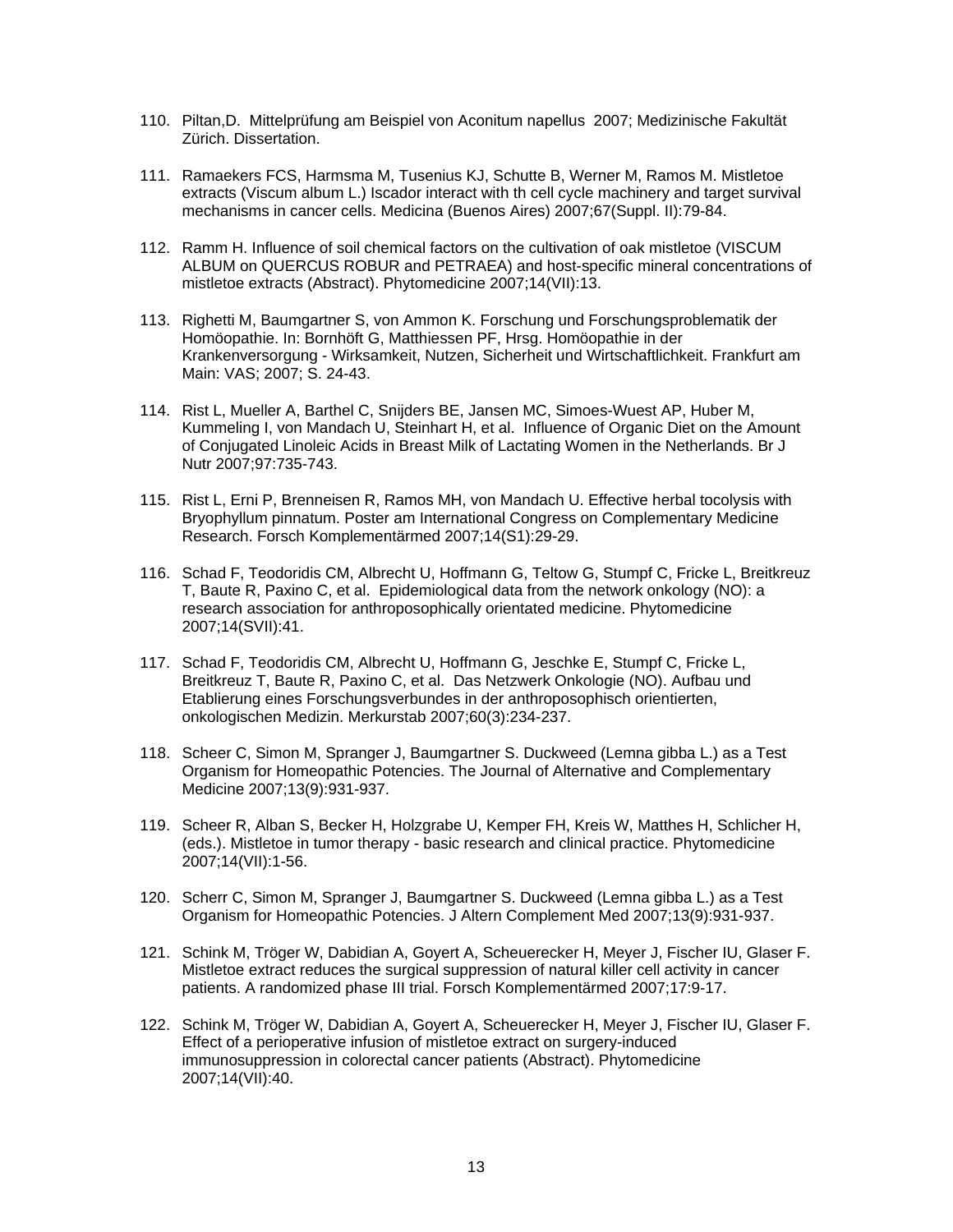- 123. Schramm H. Karzinomerkrankung und Misteltherapie. Merkurstab 2007;60(3):229-233.
- 124. Seifert G, Tautz C, Seeger K, Henze G, Laengler A. Therapeutic use of mistletoe for CD30+ cutaneous lymphoproliferative disorder/lymphomatoid papulosis. J Eur Acad Dermatol Venereol 2007;21:558-560.
- 125. Seifert G, Längler A, Tautz C, Seeger K, Henze G. Response to subcutaneous therapy with mistletoe in recurrent multisystem Langerhans cell histiocytosis. Pediatr Blood Cancer 2007;48(5):591-592.
- 126. Simoes-Wuest AP, Hunziker-Basler N, Zuzak TJ, Eggenschwiler J, Rist L, Viviani A. Longlasting cytotoxic effects of a single application of aqueous extracts from dried Viscum album L. on bladder cancer cells in an in vitro system. Phytomedicine 2007;(SVII):49.
- 127. Simoes-Wuest AP, Rist L, Mueller A, Barthel C, Snijders C, Jansen M, Huber M, Kummeling I, von Mandach U, Steinhart H, et al. An organic diet can increase the levels of conjugated linoleic acids in the breast milk of lactating women. Forsch Komplementärmed 2007;14(S1):42-42.
- 128. Simoes-Wuest AP, Rist L. Bryophyllum in der präklinischen und klinischen Forschung. Merkurstab 2007;5:415-420.
- 129. Simoes-Wuest AP, Hunziker-Basler N, Zuzak TJ, Eggenschwiler J, Rist L, Viviani A, Meyer U. Das Mistelpräparat Iscucin® Crataegi - Option für die Instillationstherapie bei Blasenkrebs. Merkurstab 2007;3:251-255.
- 130. Simoes-Wuest AP, Hunziker-Basler N, Zuzak J, Eggenschwiler J, Rist L, Viviani A. Prolonged cytotoxic effect of aqueous extracts from dried VISCUM ALBUM on bladder cancer cells (Abstract). Forsch Komplementärmed 2007;14(1):28.
- 131. Simon L, Prebay D, Beretz A, Bagot JL, Lobstein A, Rubinstein I, Schraub S. Complementary and alternative medicines taken by cancer patients. Bull Cancer 2007;94(5):483-488.
- 132. Sinapius P, Ganß M. Grundlagen, Modelle und Beispiele kunsttherapeutischer Dokumentation. Sinapius P und Ganß M, Hrsg. Wissenschaftliche Grundlagen der Kunsttherapie Band 1. Frankfurt am Main, Berlin, Bern, Bruxelles, New York, Oxford, Wien: Peter Lang Verlagsgruppe; 2007. 240 S.
- 133. Soldner G. Differenzierte Anwendung der Mistel nach Wirtsbäumen. Erfahrungsheilkunde 2007;56(3):171-174.
- 134. Strüh CM, Jäger S, Schempp CM, Scheffler A, Martin SF. Inhibitory effects of solubilized triterpene acids from VISCUM ALBUM L. on murine and human skin cell lines (Abstract). Phytomedicine 2007;14(VII):22-
- 135. Stumpf C, Rieger S, Fischer IU, Schietzel M. Retrospektive Untersuchung zur Therapie mit Mistelextrakten bei Patienten mit kolorektalem Karzinom. Dtsch Zschr Onkol 2007;39(1):12-22.
- 136. Tröger W. Additional therapy with mistletoe extracts in breast cancer patients receiving chemotherapy. A prospective randomized open label pilot study (Abstract). Phytomedicine 2007;14(VII):36.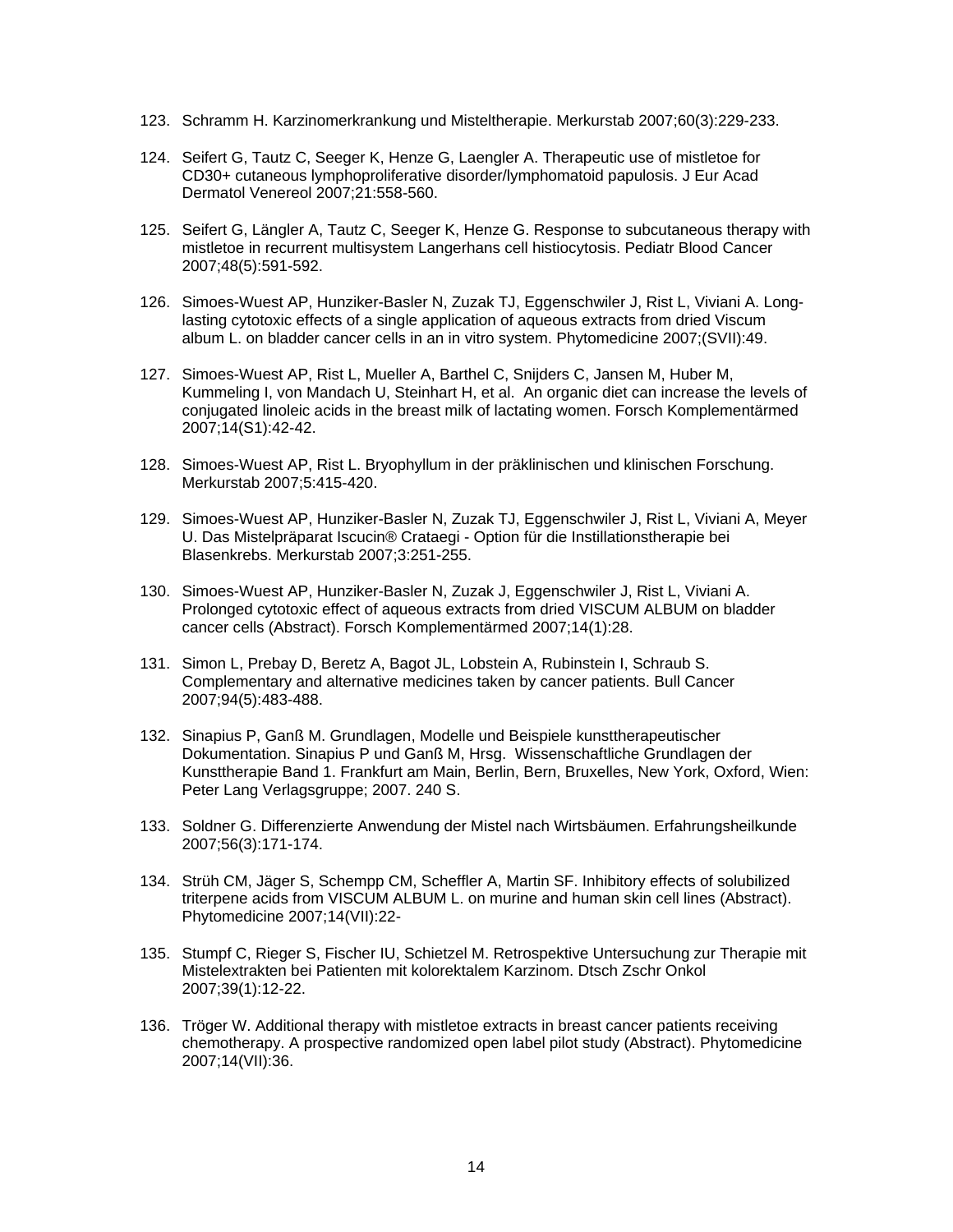- 137. Urech K, Jäggy C, Schaller G. Spatial and seasonal variations of viscotoxins and mistletoe lectins in mistletoe (VISCUM ALBUM ssp. ALBUM) and their consideration in anthroposophical pharmacy (Abstract). Forsch Komplementärmed 2007;14(Suppl. 1):30.
- 138. Urech K, Jäggy C, Schaller G. Viscotoxin and mistletoe lectin contents in VISCUM ALBUM L. - pharmaceutical implications (Abstract). Phytomedicine 2007;14(SVII):16.
- 139. van de Vijver LPL. Food Quality and Health is organic better? In: van de Vijver LPL, Hrsg. Proceedings seminar, Measuring food quality: concepts, methods and challenges. Seminar 12-14 February 2007. Driebergen: Louis Bolk Institute; 2007; S. 10
- 140. Viviani A, Rist L. Differenzierte Wirkung von Mistelextrakten auf Krebszellen. Phytomedicine 2007;5:1-13.
- 141. von Bonin D, Müller M. Competencies in arts therapies: A rating of importance, training and performance by practitioners and referring professionals in Switzerland. The Arts in Psychotherapy 2007;34:11.
- 142. Wagschal I, Eggenschwiler J, Von Balthasar L, Patrignani A, Rehrauer H, Schlapbach R, Ramos MH, Viviani A. Gene expression signatures of pathway alterations in tumor cells caused by plant extracts. Medicina (Buenos Aires) 2007;67(Suppl. 2):97-106.
- 143. Welles SU, Endler PC, Scherer-Pongratz W, Suanjak-Traidl E, Weber S, Spranger H, Frass M, Lothaller H. Pretreatment with Thyroxin 10–8 and the Effect of Homeopathically Prepared Thyroxin 10–30 on Highland Frogs – a Multi-Researcher Study. Forsch Komplementärmed 2007;14:353-357.
- 144. Wellhausen F, Mocka S, Meyer U. Anwendungsbeobachtung WALA Gelsemium comp., Globuli velati. Merkurstab 2007;60(2):158-160.
- 145. Wilkens J. Die Weidenmistel beim Blasenkarzinom. Merkurstab 2007;60(5):446-449.
- 146. Winkler K, Jäger S, Leneweit G, Schubert R. Interactions of viscotoxins with vesicles of genuine membranes of mistletoe. Phytomedicine 2007;14(Interactions of viscotoxins with vesicles of genuine membranes of mistletoe):48.
- 147. Witt C, Bluth M, Albrecht H, WEisshuhn TE, Baumgartner S, Willich SN. The in vitro evidence for an effect of high homeopathic potencies-A systematic review of the literature. Complement Ther Med 2007;15:128-138.
- 148. Wolf U, Wolf M, Heusser P, Thurneysen A, Baumgartner S. Transmission of ultraviolet light in potenized substances and controls. Forsch Komplementärmed 2007;14(suppl. 1):41.
- 149. Wyss E, Tamm L, Amsler T, Günther K, Baumgartner S. Potenzial der Homöopathie für den Pflanzenschutz. In: Albrecht H, Frühwald M, Hrsg. Jahrbuch Band 13 (2006) Karl und Veronica Carstens-Stiftung. Essen: KVC Verlag; 2007; S. 51-81.
- 150. Zänker KS. Summary and conclusion. Excellence of cancer research in Buenos Aires. Medicina (Buenos Aires) 2007;67(Suppl. 2):115-119.
- 151. Zerm R, Kröz M, Cysarz D, Frühwirth M, Moser M et al. Cardiovascular Risk in Diabetic Patients Determined by a Newly Developed Questionnaire on Autonomic Regulation (aR). In: Lewis B, Halpon D, Flugelmann M, Hrsg. 7th International Congress on Coronary Artery Disease - ICCAD . Venice: 2007.